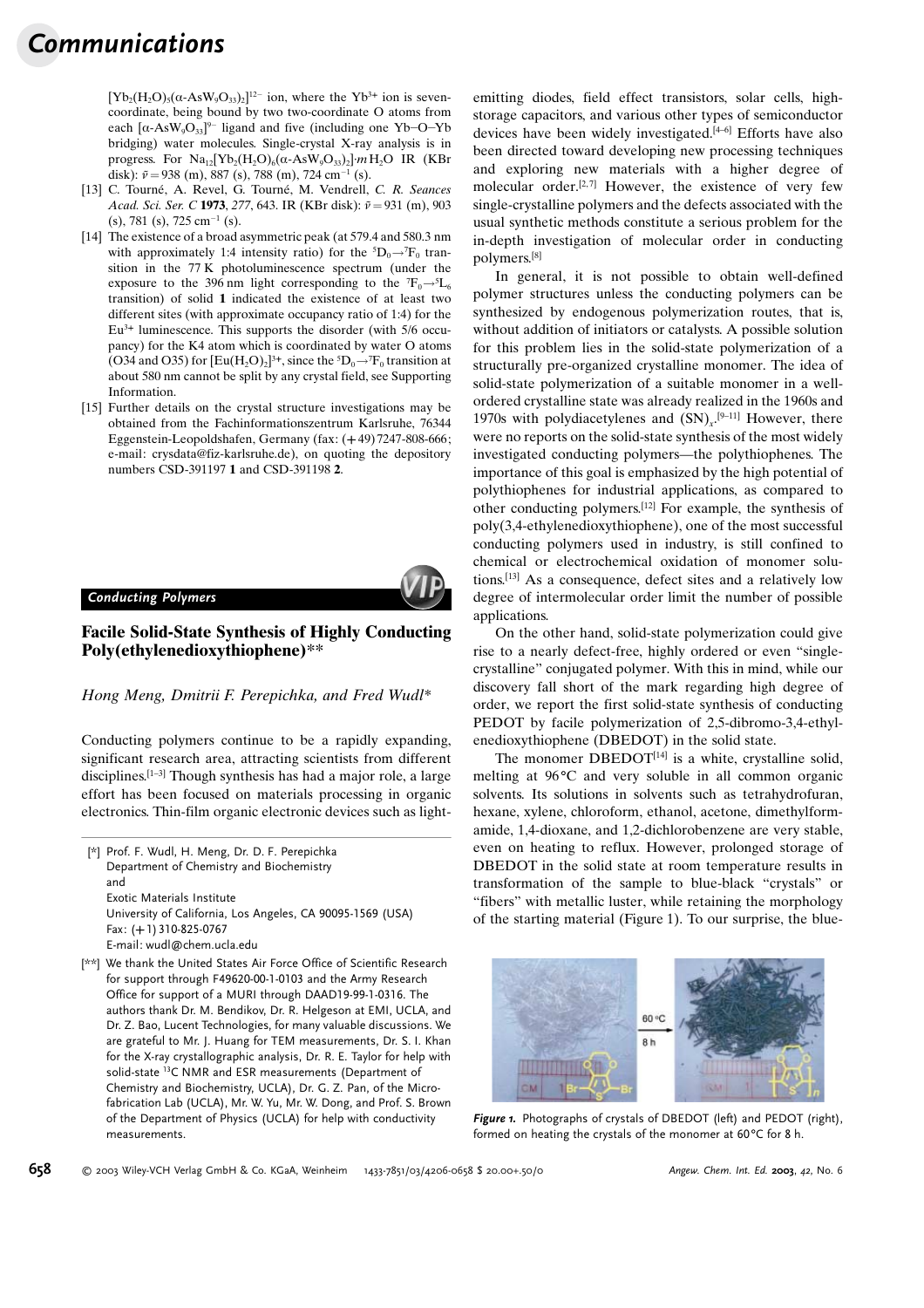black solid showed high conductivity, and its elemental analysis revealed that a clean polymerization reaction affording PEDOT took place (see below).

The reaction is dramatically accelerated on heating (Table 1) and is not affected by air, vacuum, or light; it can even be performed in hot water, and occurs only in the solid

**Table 1:** Conductivity  $\sigma_{\scriptscriptstyle{\text{rt}}}$  [S cm<sup>-1</sup>] of PEDOT samples measured at room temperature.

| Temperature [ <sup>o</sup> C]<br>Reaction time                                       | <b>SSP PEDOT</b>                                |                |          |     | FeCl <sub>3</sub> -PEDOT |
|--------------------------------------------------------------------------------------|-------------------------------------------------|----------------|----------|-----|--------------------------|
|                                                                                      | ca. 20<br>$2 \text{ years}^{[a]}$ 24 h 4 h 24 h | 60             | 80       | 120 | $0 - 5$<br>24 h          |
| "crystals"/"fibers"<br>pellets as synthesized                                        | 80<br>30                                        | 33<br>18       | 20<br>16 | 0.1 |                          |
| pellets after I <sub>2</sub> -doping<br>thin films<br>thin films after $I_2$ -doping | 53                                              | 30<br>23<br>48 | 27       | 5.8 | 7.6                      |

[a] The monomer was stored in a closed jar for 2 years at room temperature  $(-20^{\circ}C)$ .<br>
Figure 2. Solid-state <sup>13</sup>C NMR CP-MAS spectra of PEDOT prepared by

state. The resulting bromine-doped polymer<sup>[15]</sup> is infusible and insoluble in organic solvents and exhibits conductivity in the range of 20-80 S cm<sup>-1</sup> ("crystals") and  $16-30$  S cm<sup>-1</sup> (compressed pellets, as determined by the four-probe method), higher than that of conventional, commercial material (e.g.,  $FeCl<sub>3</sub>-synthesized$  PEDOT, Table 1). The conductivity showed a slight temperature dependence, with no semiconductor-metal transition down to 20 K.<sup>[16]</sup> The "as-formed" doped polymer was dried in vacuum  $(0.1$  Torr) at  $150^{\circ}$ C and treated with 50% hydrazine monohydrate in acetonitrile to afford a brown, dedoped polymer (which is also insoluble in organic solvents) possessing a much lower conductivity  $(< 10^{-4}$  Scm<sup>-1</sup>). Re-doping with iodine vapor restored the conductivity to essentially the original level  $(-20 \text{ S cm}^{-1})$ .

The composition of the blue-black solid was determined by elemental analysis after vacuum drying at ambient temperature. The analysis corresponds to an empirical formula of  $C_6H_4Br_{1,2}O_2S$ , which suggests two  $Br_3^-$  anions and, therefore, a bipolaron per every five thiophene units.[17] Hydrazine treatment (as above) results in the almost complete removal of bromine (0.4% Br by elemental analysis).

A powdered, dedoped sample of polymerized DBEDOT was characterized by solid-state 13C NMR and FT-IR spectroscopies. The comparison of the spectra of solid-state polymerized (SSP) material with a PEDOT sample prepared by traditional FeCl<sub>3</sub> oxidation of EDOT,<sup>[13]</sup> clearly demonstrates an essentially identical structure for both materials (Figure 2). The absence of a signal at  $\delta = 84.6$  ppm, characteristic for CBr (as observed for DBEDOT), and the presence of a resonance at  $\delta = 108.8$  ppm, typical of C-C bonds formed at the C-2 atoms of the thiophene rings, confirm the structure.

The conductivity of polymers prepared at different temperatures is listed in Table 1. The polymers synthesized at lower temperatures show a higher conductivity, which may reflect a higher degree of order in the polymerization for these conditions. Indeed, the highest conductivity was found for the SSP sample polymerized at room temperature; however, a very long reaction time from months to about 2 years was required. On the other hand, heating above the



a) solid-state polymerization of DBEDOT at 60°C and b) oxidative polymerization of EDOT in solution with FeCl $_3$ , after dedoping with hydrazine monohydrate in acetonitrile solution (50%).

melting point of the monomer significantly inhibits the reaction and results in dramatically reduced conductivities  $(0.1 \text{ S cm}^{-1}).$ 

This observation implies that some aspects of the crystal structure may be responsible for the polymerization.<sup>[10]</sup> Figure 3 shows a crystal packing diagram of DBEDOT. Though the reaction cannot be topotactic since bromine is liberated, it does take advantage of the solid-state packing. Particularly, a short intermolecular Br-Br distance of  $3.45 \text{ Å}$ [vs the sum of van der Waals (vdW) radii of  $3.9 \text{ Å}$ ] favors solid-state polymerization through the expulsion of molecular bromine and concomitant C-C bond formation at the 2- and 5-positions of the thiophene rings.[18] The molecular bromine, being a strong oxidant, dopes the formed polythiophene, providing a driving force for this unusual coupling reaction. Although the exact mechanism of the polymerization is not clear, there is a growth and decay of a free-radical species as a function of time, determined by ESR spectroscopy. $[15, 16]$ However, there is also an induction period which is ESR silent, leading us to believe that the ESR signal may not be associated with the polymerization but due to the formation of polarons in the polymer.

The approach described here offers a unique opportunity for the preparation of highly conductive, relatively wellordered polymer films on an insulating support, which, in principle, can be utilized in the fabrication of all-organic LEDs.<sup>[5]</sup> High-vacuum  $(-10^{-4}-10^{-5}$  mbar) sublimation of DBEDOT with gentle heating of the substrate results in insitu deposition of transparent, dark green to blue, uniform PEDOT films onto glass slides or a poly(ethyleneterephthalate) substrate (Figure 4). The average surface resistance of the films on a glass slide (average film thickness  $2700 \text{ Å}$ ) is  $2.1 \times 10^3 \,\Omega$   $^{-1}$  ( $\Box$  = 1 cm<sup>2</sup>) and on a plastic substrate (average film thickness 1300 Å)  $3.6 \times 10^3 \Omega$ <sup>-1</sup>. The conductivity reaches  $20 \text{ S cm}^{-1}$  and can be increased by almost a factor of 2 on further doping with iodine vapor. The very low value of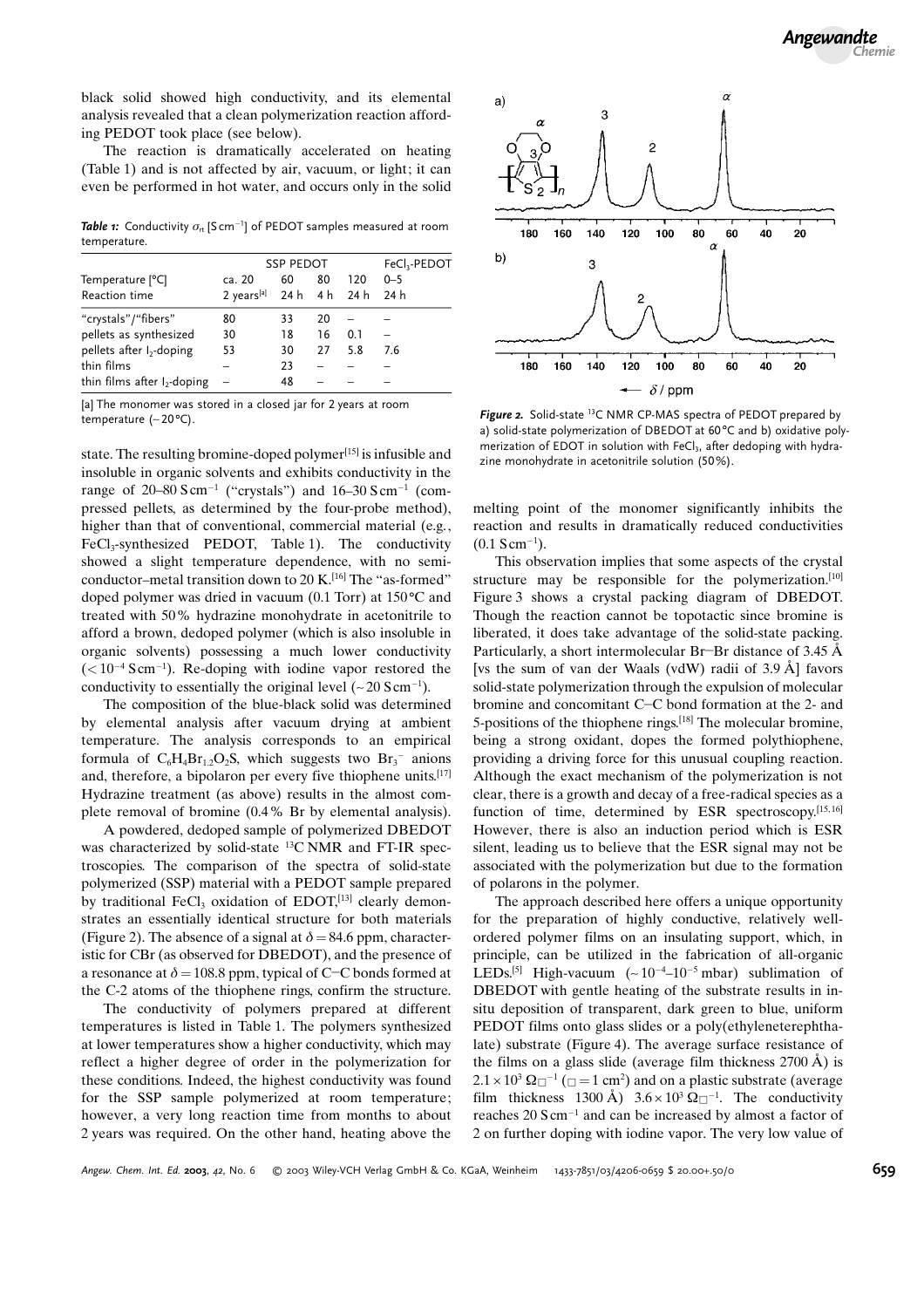# Communications



Figure 3. View of the X-ray crystallographically determined (monoclinic) structure of monomer DBEDOT: ( $\otimes$ ) bromine, ( $\circ$ ) carbon, ( $\circ$ ) hydrogen,  $(\circ)$  sulfur, (-----) short contacts between neighboring bromine atoms. The unit cell parameters are:  $a=25.27$ ,  $b=5.01$ ,  $c=15.67$  Å,  $\alpha = 90, \beta = 123.96, \gamma = 90^{\circ}.$ 



Figure 4. Photographs of transparent conducting films made by in-situ sublimation solid-state polymerization onto a plastic substrate (top) and a glass slide (bottom).

the surface resistance of the present thin films is comparable with that of recently reported films of PEDOT processed with glycerol or sorbitol (surface resistance:  $\sim 10^3 \,\Omega_{\square}^{-1}$ , conductivity:  $\sim 10$  S cm<sup>-1</sup>).<sup>[19]</sup>

Figure 5 shows the UV-Vis spectra of the PEDOT films ™as formed∫ and after ™dedoping∫ (incomplete, note broad band at 1800 nm). The onset absorption at ca. 750 nm corresponds to an optical bandgap of 1.65 eV. This value is in the range of values reported for PEDOT samples synthesized by other methods  $(1.6-1.7 \text{ eV})$ .<sup>[13]</sup>



Figure 5. UV-Vis-NIR spectra of polymer films on glass slide substrates: a) "as-formed" on sublimation, b) after dedoping with hydrazine monohydrate in acetonitrile (50%).

The cyclic voltammogram (CV) of the as-prepared film on a platinum plate (Figure 6) shows an oxidation peak  $(p \text{ dop-}$ ing) at  $+0.07$  V vs Ag/Ag<sup>+</sup>, and the corresponding dedoping peak at  $-0.62$  V. The film is very stable to repeated scanning from  $-1.0$  to  $+ 0.2$  V (less than 1% drop in current on 50 scans, without special precautions such as inert atmosphere). The bandgap determined from the onset of  $E^{pa}$  and  $E^{pc}$ potentials is 1.65 eV, in full agreement with the optical bandgap value.

In conclusion, we described an unprecedented catalystfree coupling reaction of heteroaromatic halides, which provides a facile synthesis of highly conducting poly(ethylenedioxythiophene)s through solid-state polymerization of a substituted dibromothiophene derivative. This method allows fabrication of conducting films, which may be utilized in a variety of electronic devices. Although there are many challenges ahead, the present example of solid-state polymerization can be regarded as an important step towards the synthesis of a higher quality, solid-state polymerized conducting polythiophene derivative. Research directed to achieve a higher degree of order in the condensed state of conducting polymers using this strategy is in progress in our group.



Figure 6. CV of a solid-state polymerized thin film deposited on a platinum plate.  $0.1 \text{ m } \text{Bu}_4\text{NPF}_6$  in MeCN; scan rate 50 mVs<sup>-1</sup>.  $Fc/Fc^+$  shows  $+0.14$  V under these conditions.